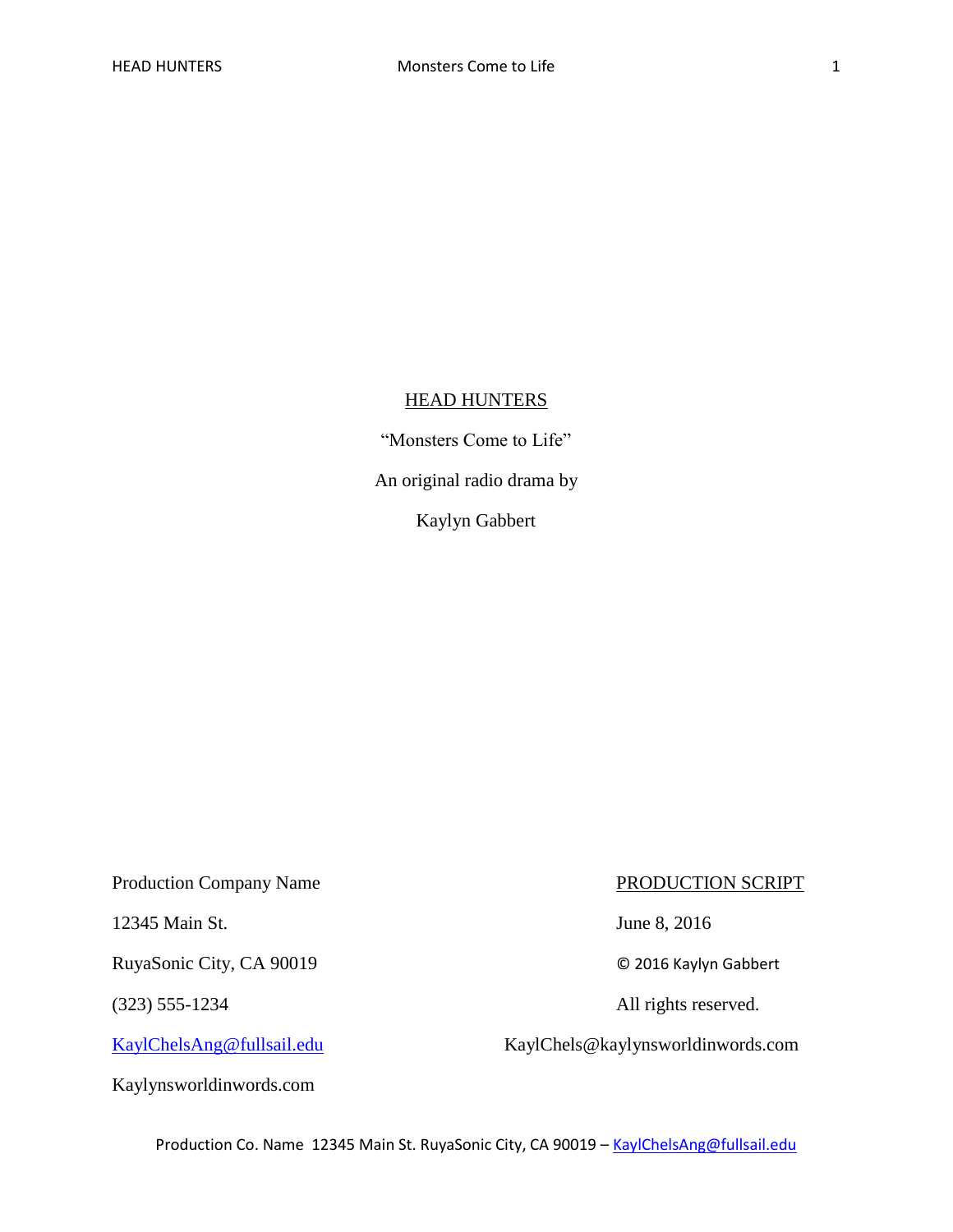## **HEAD HUNTERS**

"Monsters Come to Life"

Prod. #05

## CAST

KODY ATWATER A quiet father.

DANIYA ATWATER (13 years old)

ANNOUNCER The announcer. TARALYN ATWATER A nervous mother of three. CASSANDRA ATWATER A nervous girl. (17 years old)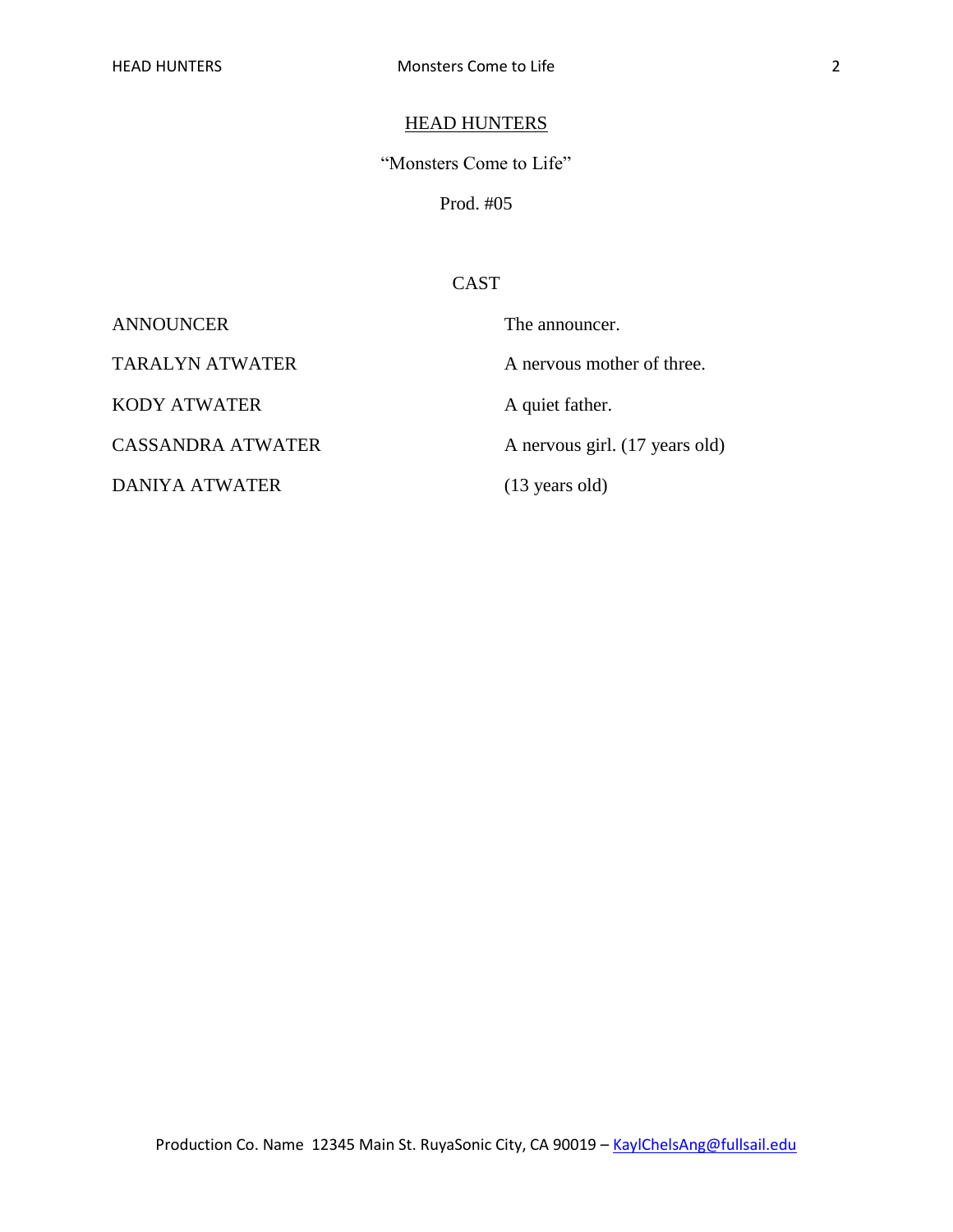|                                                                                | <b>Monster Come to Life</b>                                                                                                                                                                                                              |  |
|--------------------------------------------------------------------------------|------------------------------------------------------------------------------------------------------------------------------------------------------------------------------------------------------------------------------------------|--|
| <b>MUSIC:</b>                                                                  | PROGRAM THEME.                                                                                                                                                                                                                           |  |
| SOUND:                                                                         | <b>ENTRANCE BELL RINGS</b>                                                                                                                                                                                                               |  |
| ELLIE:                                                                         | Hello? Is anyone here?                                                                                                                                                                                                                   |  |
| SOUND:                                                                         | SOMEONE RUSTLING IN THE BACK                                                                                                                                                                                                             |  |
| <b>MALE VOICE:</b>                                                             | I'll be right with you. Please feel free to look around.                                                                                                                                                                                 |  |
| SOUND:                                                                         | <b>FOOTSTEPS</b>                                                                                                                                                                                                                         |  |
| SOUND:                                                                         | FOOTSTEPS COMING CLOSE                                                                                                                                                                                                                   |  |
| MR. LOCKLIN:                                                                   | How may I help you?                                                                                                                                                                                                                      |  |
| ELLIE:<br>in the necklace?                                                     | What can you tell me about the vial necklace? What's that                                                                                                                                                                                |  |
| MR. LOCKLIN:<br>creature could give you longevity.                             | It is exquisite, isn't it? It's said the blood of this unique                                                                                                                                                                            |  |
| ELLIE:                                                                         | What creature would that be?                                                                                                                                                                                                             |  |
| MR. LOCKLIN:<br>Head Hunters. Today's episode "Monsters Come to Life". (PAUSE) | Do I have as story for you? It's time for another episode of                                                                                                                                                                             |  |
| SCENE ONE: INT. THE ATAWTERS' KITCHEN - MORNING                                |                                                                                                                                                                                                                                          |  |
| SOUND:                                                                         | TV NEWS ON, MORNING NEWS PLAYING                                                                                                                                                                                                         |  |
| <b>FEMALE NEWS ANCHOR:</b>                                                     | And with last night's discovery marking the fourth body,<br>cops are in a frenzy to find this serial killer.                                                                                                                             |  |
| SOUND:                                                                         | TV BEING TURNED OFF                                                                                                                                                                                                                      |  |
| TARALYN:                                                                       | Kody, we need to start preparing Cassandra for these<br>monsters. She needs to know about these monsters that are becoming a bigger threat than when<br>we were kids.                                                                    |  |
| KODY:                                                                          | How do we get our kids prepared for a monster that comes<br>and kidnaps men, women, and children they believe are not human? And days later dump the<br>body with the head missing. Sometimes more mutilated then just missing the head? |  |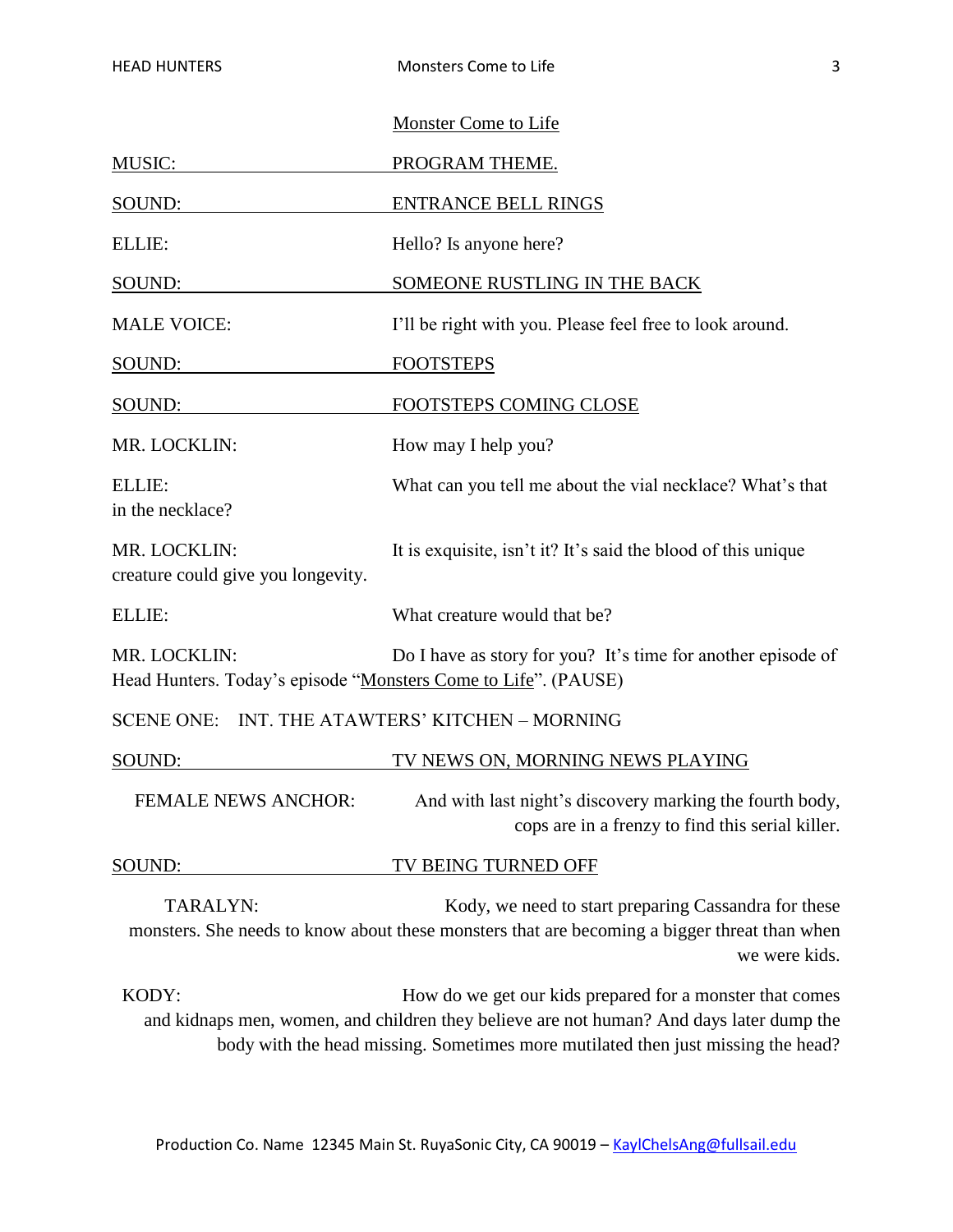TARALYN: We have to tell her. The kids are going to figure it out eventually. We should give our kids a fighting chance. I think Cassandra will handle it better since she's older.

| SOUND:                                        | FOOTSTEPS COMING DOWNSTAIRS                                                                                                                                |
|-----------------------------------------------|------------------------------------------------------------------------------------------------------------------------------------------------------------|
| TARALYN:                                      | Good morning, sweetie. How'd you sleep?                                                                                                                    |
| <b>CASSANDRA:</b>                             | Good I guess.                                                                                                                                              |
| KODY:                                         | Where are your siblings?                                                                                                                                   |
| <b>CASSANDRA:</b>                             | Daniya is in the shower, and Cayden is still as leep.                                                                                                      |
| KODY:<br>something important.                 | You should sit down. We need to talk to you about                                                                                                          |
| SOUND:                                        | <b>CHAIR SCOOTING OUT</b>                                                                                                                                  |
| <b>CASSANDRA:</b>                             | What's this about? This sounds important.                                                                                                                  |
| TARALYN:<br>kid?                              | This is a very important. Honey, do you remember those<br>stories I used to tell you when you were little? The ones your grandparents told me when I was a |
| <b>CASSANDRA:</b><br>(BARELY AUDIBLE)         | (GULPS LOUDLY) The ones about those Head Hunters?                                                                                                          |
| TARALYN:                                      | Those are the ones.                                                                                                                                        |
| <b>CASSANDRA:</b>                             | (GULPS) What about them?                                                                                                                                   |
| KODY:                                         | They aren't just stories They were based on true stories                                                                                                   |
| <b>CASSANDRA:</b><br>kids Like all parents do | No You were just trying to scare us when we were                                                                                                           |
| KODY:<br>this because you need to know.       | Cassandra You have to understand We're telling you                                                                                                         |
| <b>CASSANDRA:</b><br>know?                    | Why do I need to know now? Do Daniya and Cayden                                                                                                            |
| TARALYN:                                      | No, they don't know. We're telling you first. There have<br>been four murders within the last month. They were of species like ours. People we knew.       |
| <b>CASSANDRA:</b>                             | Why didn't you tell us earlier?                                                                                                                            |

Production Co. Name 12345 Main St. RuyaSonic City, CA 90019 - [KaylChelsAng@fullsail.edu](mailto:KaylChelsAng@fullsail.edu)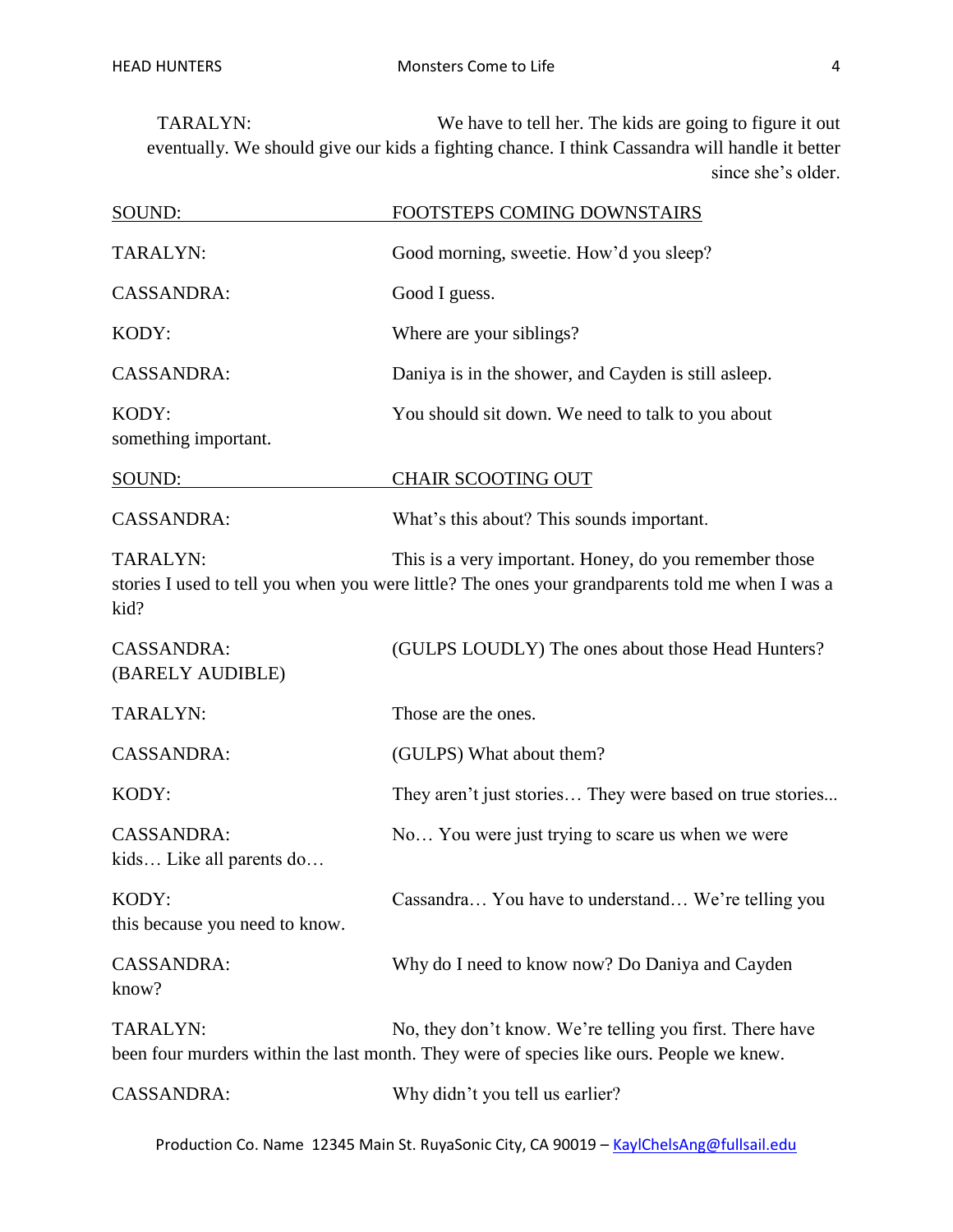TARALYN: We didn't want you kids to live in fear, and up until recently there was no reason to tell you guys.

CASSANDRA: (SNIFFLES) Wh-what do you mean? There was no reason to tell us sooner?

KODY: For a long time there seemed to be peace with us living in here. There weren't many murders of our kind linking to the Head Hunters. This past year things have been getting worse.

| <b>CASSANDRA:</b>                                                          | (VOICE GETTING HIGHER) What do these H-Head                                                                                                          |
|----------------------------------------------------------------------------|------------------------------------------------------------------------------------------------------------------------------------------------------|
| Hunters want w-with us?                                                    |                                                                                                                                                      |
| DANIYA:<br>so freaked out?                                                 | Why are we talking about those stories? Why do you look                                                                                              |
| TARALYN:<br>homework?                                                      | Cassandra had a nightmare. Have you finished your                                                                                                    |
| DANIYA:<br>chapter on human biology as well. Mom, can you help me with it? | (LOOKS SKEPITCAL) Well I don't understand the                                                                                                        |
| KODY:                                                                      | Cassandra, let's go to the store, so we can finish our talk.                                                                                         |
| <b>CASSANDRA:</b>                                                          | Sounds good.                                                                                                                                         |
| <b>SCENE TWO:</b>                                                          | INT. IN ATWATER'S VAN- MORNING                                                                                                                       |
| <b>CASSANDRA:</b>                                                          | So where are we really going?                                                                                                                        |
| KODY:                                                                      | We're going to Veldime Point.                                                                                                                        |
| <b>CASSANDRA:</b>                                                          | What's that? Why have I never heard of it before?                                                                                                    |
| KODY:                                                                      | It's the local school for students that aren't human. It<br>schools witches angels. Werecreatures as well as music nymphs. A friend of mine runs the |

schools witches, angels, Werecreatures, as well as music nymphs. A friend of mine runs the school. It protects all the students and staff.

CASSANDRA: Why don't we go there? If the principal is your friend? KODY: Because music nymphs are rare in our world... And we don't want to miss out on time with you guys… Especially if for some reason you get caught or worse. We want to spend as much time with our kids.

CASSANDRA: What... What do you mean music nymphs a-are rare? We're music nymphs. Do you really think we would get caught or something?

Production Co. Name 12345 Main St. RuyaSonic City, CA 90019 - [KaylChelsAng@fullsail.edu](mailto:KaylChelsAng@fullsail.edu)